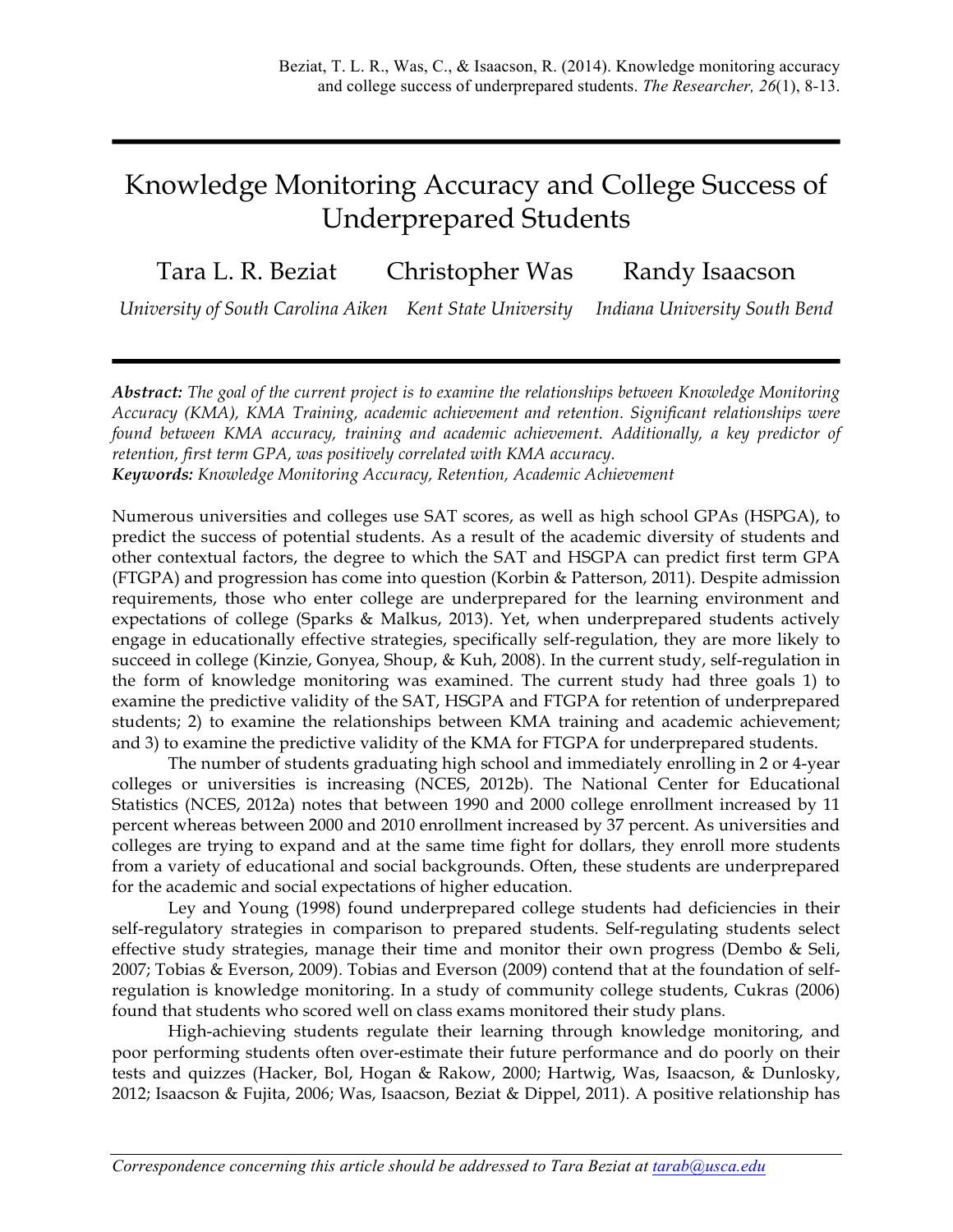been established between knowledge monitoring accuracy and performance on classroom exams (Hartwig et al., 2012; Was et al., 2011). The findings from Hartwig et al. (2012) show students in the beginning of the semester that were able to accurately monitor their knowledge performed well on future exams in the class. In addition, students who were accurate knowledge monitors outperformed poor knowledge monitors on the final exam.

Importantly, research has shown self-regulation, in the form of knowledge monitoring, can be taught and improved (Isaacson, Was, Beziat & Dippel, 2011; Isaacson & Was, 2010; Pintrich, 1995). Isaacson and colleagues' (2011, 2010) research examined the effects of knowledge monitoring practice in college classrooms. During the semester students were provided with multiple opportunities to practice their knowledge monitoring and receive feedback about their accuracy. Students' knowledge monitoring scores were correlated to their final exam scores and overall, students' knowledge monitoring accuracy increased from the beginning the semester. Evidence from this research provides support that knowledge monitoring accuracy can be improved through training and is a predictor of success in a college class.

The first aim of the current project was to examine the predictive validity of the SAT and HSGPA as well as, FTGPA for retention of underprepared students. A second aim of the current project was to examine the relationships between KMA training and academic achievement. A third and final aim of the current study was to examine the predictive validity of KMA Scores, and introductory course grades (U100) for FTGPA.

# **EXPERIMENT ONE**

#### **METHODS AND RESULTS**

To examine the retention question, archival academic data was reviewed for 315 students enrolled in an introductory course designed to prepare students for the expectations of college. Composite SAT scores, transformed high school GPAs (HSGPA), first term GPAs (FTGPA), and data on whether or not students returned in the spring and the next year were included in the study. A total of 199 students were included in the final analysis. Table 1 presents descriptive statistics on SAT scores and HSGPA. Based on the College Board's mean SAT and High School GPA for that year, students in the current sample are underprepared for college.

|         | Composite SAT Score | High School GPA |
|---------|---------------------|-----------------|
| Mean    | 850 (1017*)         | $2.54(3.31*)$   |
| Median  | 830                 | 2.54            |
| Minimum | 580                 | .86             |
| Maximum | 1260                | 3.87            |

Table 1. *Descriptive Statistics*

*Notes: \*Mean Scores from 2008 College Board Report*

Forward logistic regression was conducted to determine if SAT, HSGPA, FTGPA or Fall to Spring Retention were predictors of one year retention. Descriptive statistics of the independent variables are listed in Table 2. Results indicate the overall model of two predictors (FTGPA and Fall to Spring Retention) was questionable in distinguishing between those who were and were not retained after one year (-2 Log Likelihood=203.642, *H-L* =10.02, *p*=.263) but was statistically significant in predicting retention (χ²(2)=64.538, *p*<.001). The model correctly classified 76.4% of the cases. Regression coefficients are presented in Table 3. Wald statistics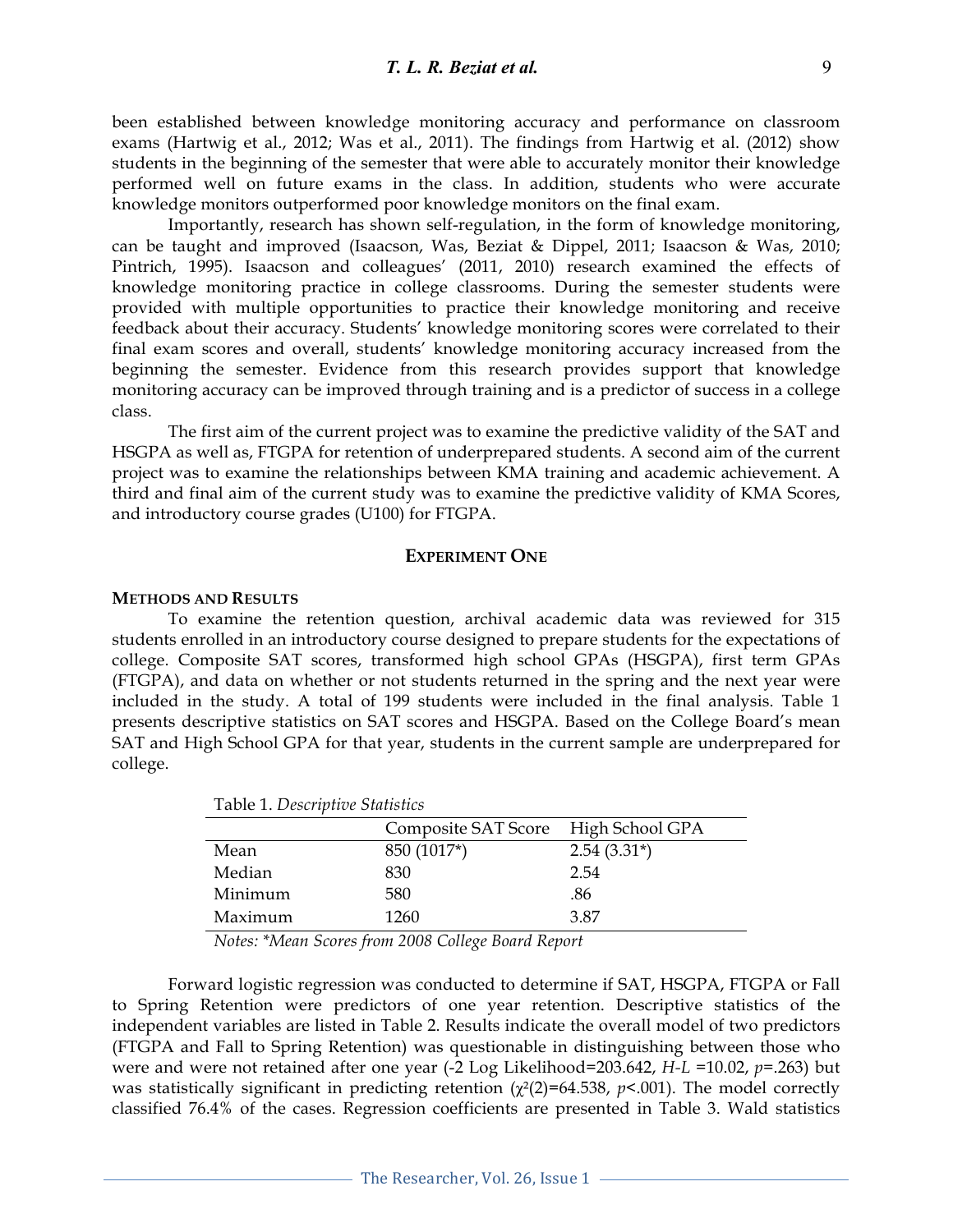indicated that FTGPA and Fall to Spring Retention significantly predicted one year retention. The odds ratio for FTGPA indicated little change in the likelihood of the individual returning the next year, however, the odds ratio for fall to spring retention indicated a significant change in likelihood of the individual returning the next year.

|                          | Minimum | Maximum | М      | SD.     |  |
|--------------------------|---------|---------|--------|---------|--|
| <b>SAT</b>               | 580     | 1260    | 850.69 | 112.221 |  |
| <b>HSGPA</b>             | .86     | 3.87    | 2.5373 | .49016  |  |
| <b>FTGPA</b>             | .0      | 4.0     | 1.825  | 1.2236  |  |
| Fall to Spring Retention | N       |         | $\%$   |         |  |
| Retained                 | 241     |         | 76.5   |         |  |
| Not Retained             | 74      |         | 23.5   |         |  |
| One Year Retention       |         |         |        |         |  |
| Retained                 | 174     |         | 55.2   |         |  |
| Not Retained             | $141*$  |         | 44.8   |         |  |

Table 2. *Descriptive Statistics for Retention*

*Note: \*67 of these students left after the fall term*

|  | Table 3. Regression Coefficients for Retention |  |
|--|------------------------------------------------|--|
|  |                                                |  |

|                          |          | Wald   |      | Odds   |
|--------------------------|----------|--------|------|--------|
| Fall to Spring Retention | 2.410    | 13.036 | .000 | 11.135 |
| <b>FTGPA</b>             | .689     | 18.159 | .000 | 1.992  |
| Constant                 | $-2.973$ | 19.583 | .000 | .051   |

For the current sample, composite SAT scores and HSGPA were not valid predictors of college retention. FTGPA and fall to spring retention proved to be predictors of one year retention. A significant moderate correlation was found between FTGPA and fall to spring retention and between FTGPA and one year retention (See Table 4). Success in the first semester of college is important for progression and retention.

Table 4. *Correlations Among Academic Scores and Retention* 

|                          |            |              | Fall to   |           |
|--------------------------|------------|--------------|-----------|-----------|
|                          |            |              | Spring    | One Year  |
| <b>HSGPA</b>             | <b>SAT</b> | <b>FTGPA</b> | Retention | Retention |
| <b>HSGPA</b>             | .019       | $.345*$      | .098      | $.161*$   |
| <b>SAT</b>               |            | .037         | .032      | $-.009$   |
| <b>FTGPA</b>             |            |              | $.490*$   | $.447*$   |
| Fall to Spring Retention |            |              |           | $.510*$   |
| One Year Retention       |            |              |           |           |

*Notes: N's range from 216 to 315 due to occasional missing data;* \**p*<.01

# **EXPERIMENT TWO**

## **METHOD AND RESULTS**

Students enrolled in an introductory course (U100) were given a knowledge monitoring assessment in the first two weeks (Pre-KMA) and the last two weeks of the semester (Post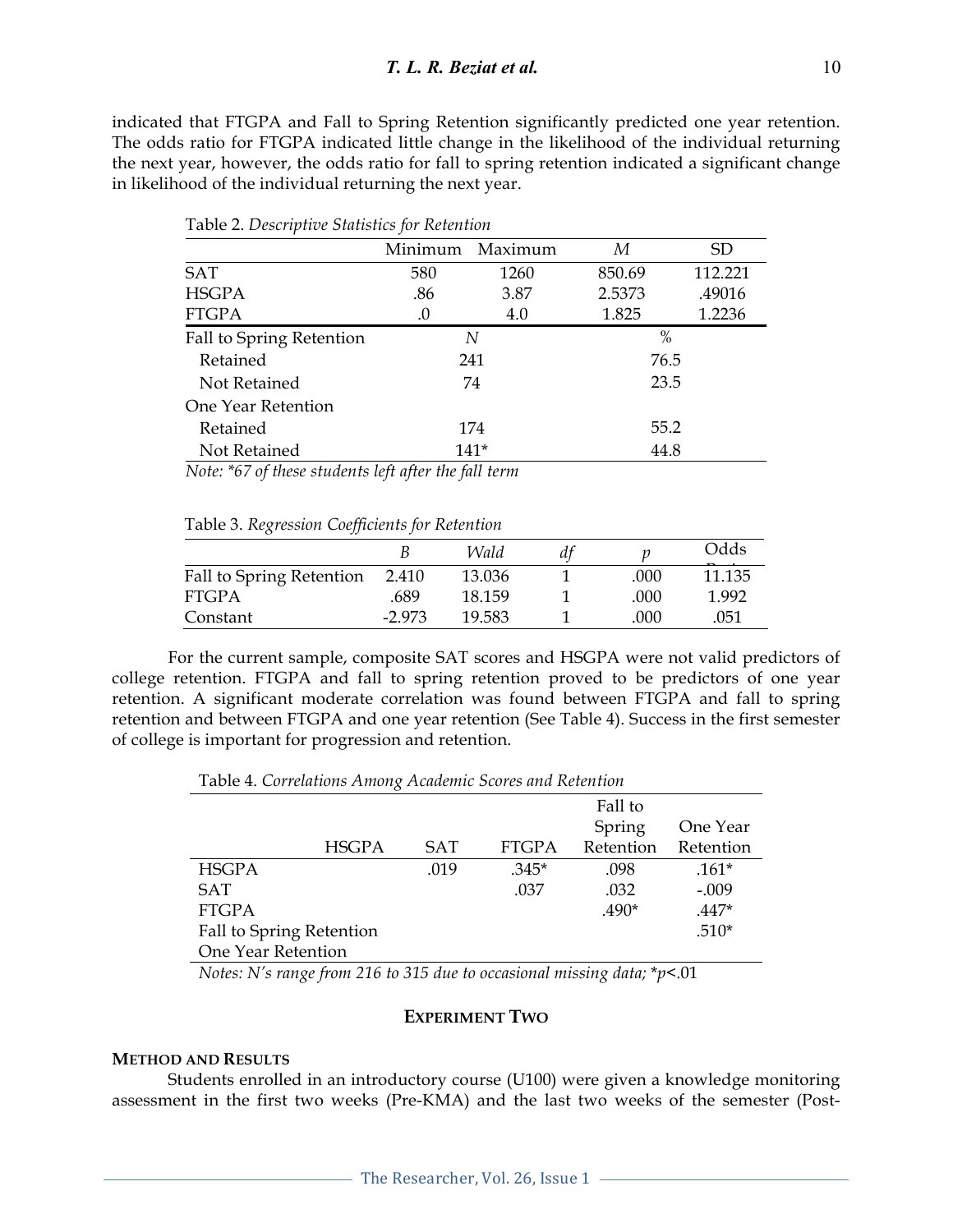KMA). The U100 syllabus states the class is a "3-credit course that provides opportunities for discovery learning, instruction in learning skills, and assimilation into the social and academic cultures of [name removed] campus." The students' U100 grades and first term GPAs were collected in addition to their pre and post KMA scores.

A repeated measures ANOVA was conducted to see if there were differences from the beginning of the semester to the end of the semester for KMA. Results from the multivariate tests indicate a statistically significant effect for the within-subjects factor, test, Wilk's  $\Lambda$  = .968, *F*(1,136)=4.94, *p*=.036, mη²=.032. Student enrolled in the U100 class improved their knowledge monitoring accuracy over the course of the semester (Pre-KMA *M*=.232, SD=.053; Post KMA *M*=.401, SD=.066).

To determine if these changes affected students' grades in the class and for the term further analyses were conducted. To conduct these analyses the data was first split in two groups based on those who scored above and below the mean for the class. An independent sample t-test found that those who scored above the mean for the class had significantly higher post KMA scores, *t*(68)=3.46, *p*<.001. The second analyses used a mean split for FTGPA. Again, those scoring above the mean had significantly higher post-KMA scores than those below the mean, *t*(68)=3.42, *p*=.001. Those scoring above the mean for the course grade and on their term GPA exhibited better knowledge monitoring accuracy at the end of the semester (see Graph 1).



Graph 1. *Mean Split Analyses*



Regression analyses were conducted to determine which independent variables, Pre-KMA, Post-KMA or U100 Grade were predictors of FTGPA. The overall regression model results indicated Post- KMA and U100 Grade were predictors of FTGPA, *R*²=.670, *R*²*adj*=.650, *F*(3,49)=33.19, *p*<.001. Table 5 contains a summary of correlations and regression coefficients.

The current model accounted for 67% of the variance in FTGPAs. Students' scores in the introductory classes were strongly correlated with their FTPGAs. Additionally, there were significant correlations between students Post-KMA scores and their U100 Grade and their FTGPA. Interestingly, Pre-KMA scores were not correlated with academic scores.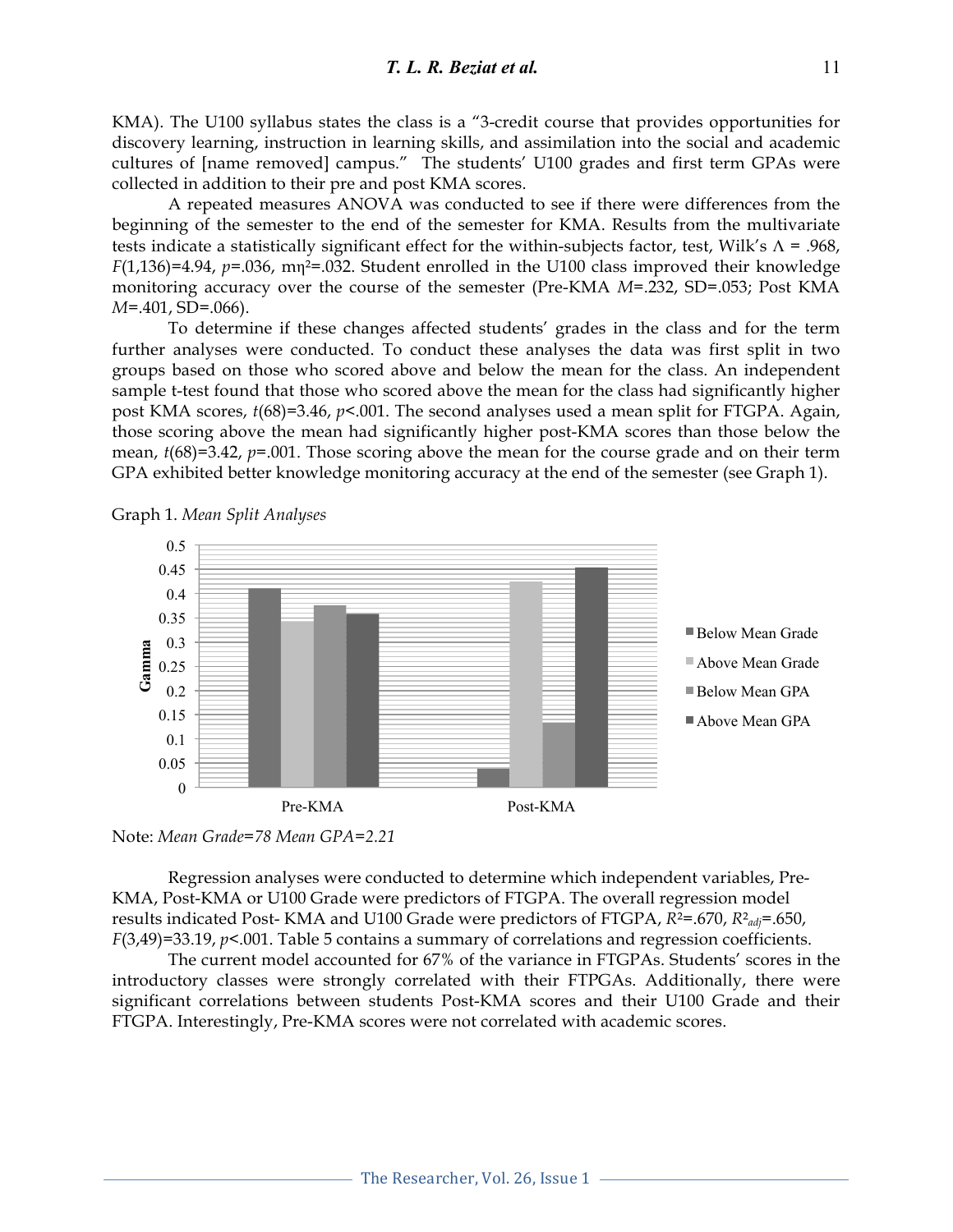|            |            | Zero-Order $r$ |                  |          |         |                     |        |
|------------|------------|----------------|------------------|----------|---------|---------------------|--------|
| Variable   | Pre-       | Post-          | U <sub>100</sub> | Term     | ß       | t                   | p      |
|            | <b>KMA</b> | KMA            | Grade            | GPA      |         |                     |        |
| Pre-KMA    |            | .027           | .234             | .204     | .107    | .404                | .688   |
| Post-KMA   |            |                | $.334**$         | $.472**$ | .237    | 2.72                | .009   |
| U100 Grade |            |                |                  | .787**   | .700    | 7.18                | < .000 |
| Term GPA   |            |                |                  |          |         | Intercept = $-3.57$ |        |
| Mean       | .347       | .356           | 85.28            | 2.56     |         |                     |        |
| <i>SD</i>  | .291       | .384           | 9.19             | .907     | $R^2 =$ | .670                |        |

Table 5. *Predictors of Term GPA (N=53)*

#### **DISCUSSION**

The results from this study confirmed SAT scores and HSGPAs are not accurate predictors for students' progression and retention within the first year. A student's success in the first semester, particularly their GPA that semester and progressing to the next semester, are better predictors of one-year retention. Despite the evidence that SAT and HSGPAs are ineffective predictors of students' success and progression; many universities continue to employ them in their admission requirements. Higher education should continue to reevaluate their screening processes taking into account the variety of factors that affect a student's success in college.

Additionally, the current study confirmed that knowledge monitoring can be improved through training and higher KMA scores are related to academic success. The current study also found that post-KMA scores are a predictor of first term GPAs. The first experiment found first term GPAs is a predictor of retention and the second experiment results indicated that first term GPAs are correlated with KMA scores. Further research should explore the relationships between first term GPAs, KMA scores and retention. Of particular importance, is whether accurate knowledge monitoring is a predictor of retention for underprepared students in college?

Finally, students with varying education levels are entering college and at times they lack the necessary skills to succeed in college. In the current study, students who were academically successful in their introductory course were more likely to return to campus the next fall. Though this course offered limited direct training on knowledge monitoring skills, it did promote self-regulatory skills. Despite the limited training, students KMA scores improved over the course of the semester and students with better knowledge monitoring accuracy, a form of self-regulation, outperformed less accurate monitors in their introductory course and in their overall GPA. One plausible way to improve retention of underprepared students is to have them take an introductory course that focuses on knowledge monitoring and self-regulatory skills. This will in turn hopefully improve their first semester GPA and the prospect that they will return the next semester. Continued research should explore how training in knowledge monitoring and self-regulation can improve students' academic outcomes and possibly improve retention rates.